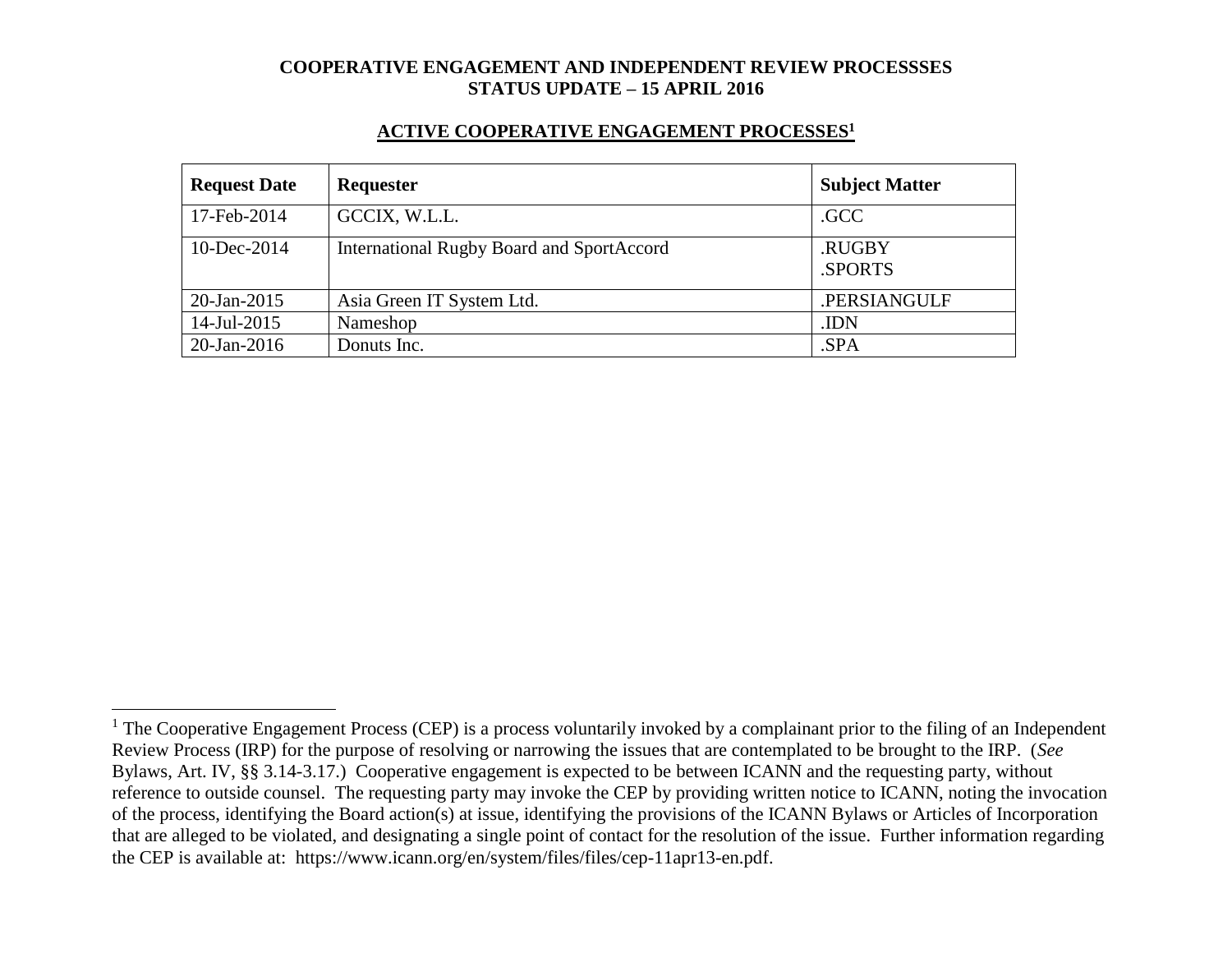# **RECENTLY CLOSED COOPERATIVE ENGAGEMENT PROCESS**

There are no recently closed CEPs.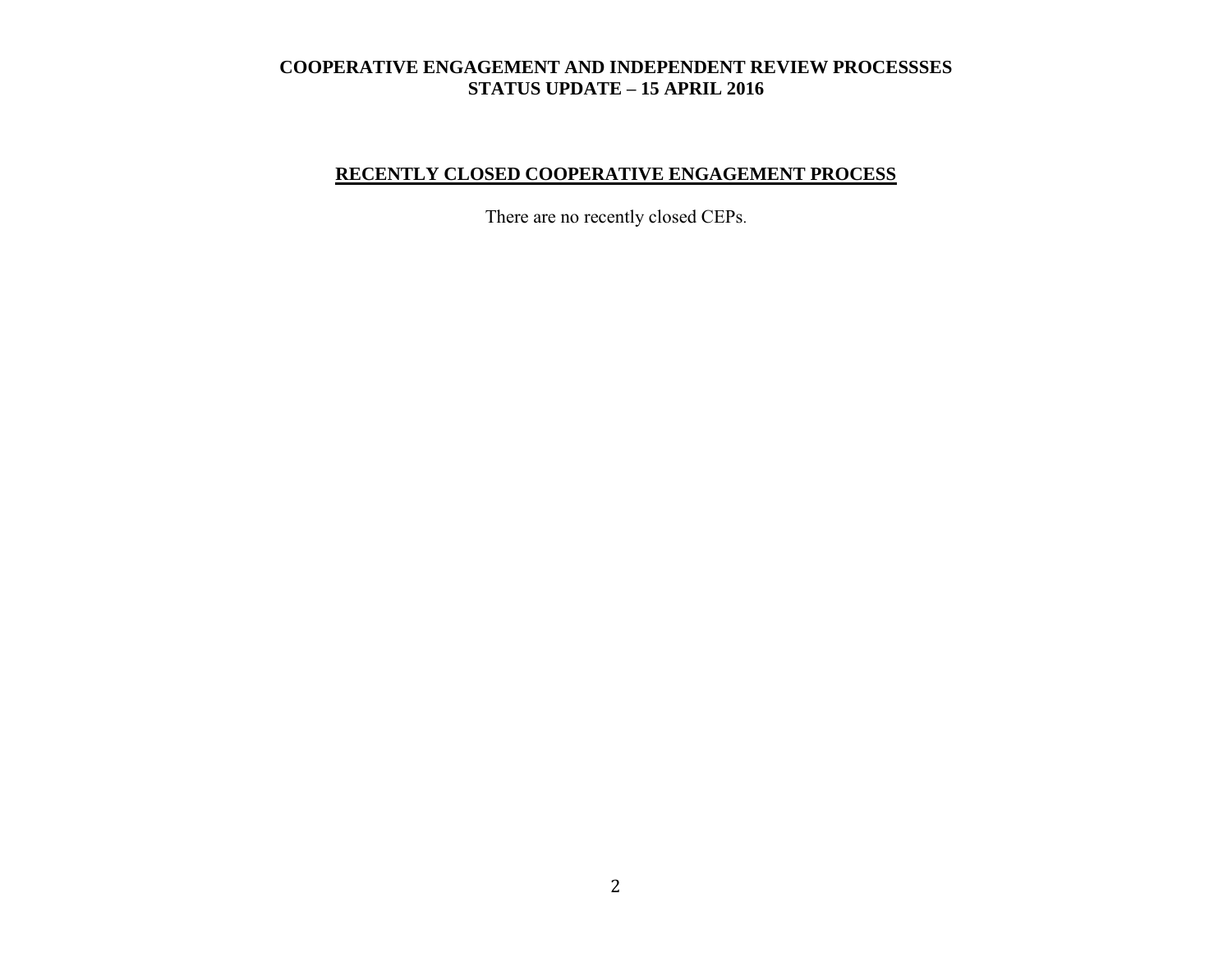#### **ACTIVE INDEPENDENT REVIEW PROCESSES<sup>2</sup>**

| <b>Date</b><br><b>ICANN</b><br><b>Received</b><br><b>Notice of</b><br><b>IRP</b> | Date IRP<br><b>Commenced</b><br>by ICDR | Requester                                                                                                | <b>Subject Matter</b>   | <b>Status</b>                                                                                                                                                                                                                                |
|----------------------------------------------------------------------------------|-----------------------------------------|----------------------------------------------------------------------------------------------------------|-------------------------|----------------------------------------------------------------------------------------------------------------------------------------------------------------------------------------------------------------------------------------------|
| 21-Sept-2014                                                                     | 22-Sept-2014                            | Dot Registry, LLC<br>https://www.icann.org/resources/pa<br>ges/dot-registry-v-icann-2014-09-<br>$25$ -en | .INC<br>.LLC<br>.LLP    | Panel Selection: Full Panel confirmed on 5<br>February 2015.<br>Materials: Written submissions, Declaration(s), and<br>Scheduling Orders are posted here.<br>Hearing(s): Hearing took place on 29 March 2016;<br>awaiting Final Declaration. |
| 8-Oct-2014                                                                       | 13-Oct-2014                             | Donuts Inc.<br>https://www.icann.org/resources/pa<br>ges/donuts-v-icann-2014-10-13-en                    | <b>RUGBY</b><br>.SPORTS | Panel Selection: Full Panel confirmed on 7 April<br>2015.<br>Materials: Written submissions, Declaration(s), and<br>Scheduling Orders are posted here.<br>Hearing(s): Hearing took place on 8 October 2015;<br>awaiting Final Declaration.   |

 $\overline{a}$ 

<sup>&</sup>lt;sup>2</sup> The Independent Review Process (IRP) is a process by which any person materially affected by a decision or action by the Board that he or she asserts is inconsistent with the Articles of Incorporation or Bylaws may submit a request for independent review of that decision or action. (*See* Bylaws, Art. IV, § 3.) In order to be materially affected, the person must suffer injury or harm that is directly and causally connected to the Board's alleged violation of the Bylaws or the Articles of Incorporation, and not as a result of third parties acting in line with the Board's action. Further information regarding the IRP is available at: https://www.icann.org/resources/pages/mechanisms-2014-03-20-en.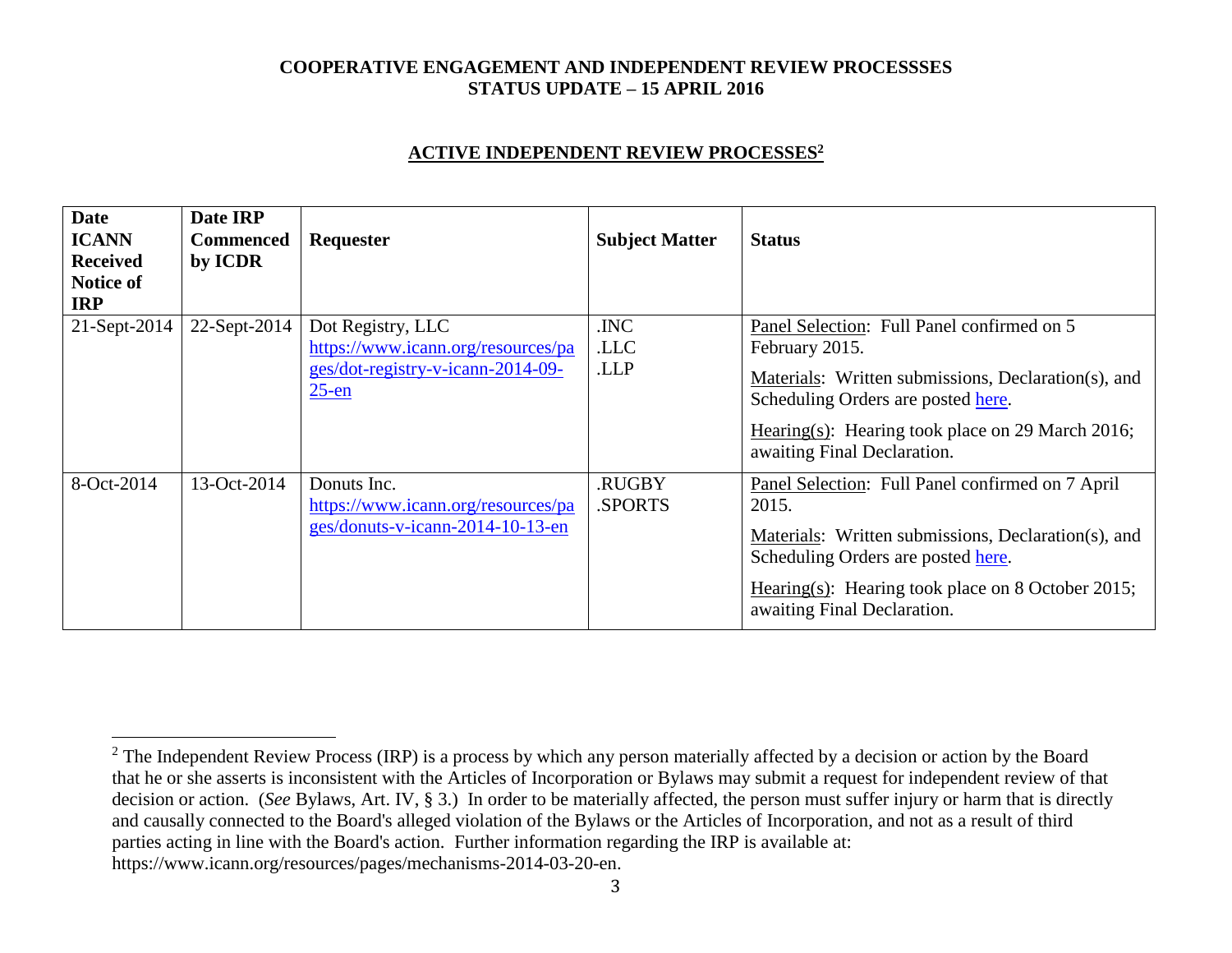| <b>Date</b><br><b>ICANN</b><br><b>Received</b><br><b>Notice of</b><br><b>IRP</b> | Date IRP<br><b>Commenced</b><br>by ICDR | Requester                                                                                              | <b>Subject Matter</b> | <b>Status</b>                                                                                                                                                                                                                                                                            |
|----------------------------------------------------------------------------------|-----------------------------------------|--------------------------------------------------------------------------------------------------------|-----------------------|------------------------------------------------------------------------------------------------------------------------------------------------------------------------------------------------------------------------------------------------------------------------------------------|
| 5-Dec-2014                                                                       | 8-Dec-2014                              | <b>Gulf Cooperation Council</b><br>https://www.icann.org/resources/pa<br>ges/gcc-v-icann-2014-12-06-en | .PERSIANGULF          | Panel Selection: Full panel confirmed on 2<br>December 2015.<br>Materials: Written submissions, Declaration(s), and<br>Scheduling Orders are posted here.<br>Hearing $(s)$ : Preliminary Hearing took place on 6<br>January 2016. A final hearing has been scheduled<br>for 17 May 2016. |
| 19-Mar-2015                                                                      | 24-Mar-2015                             | Dot Sport Limited<br>https://www.icann.org/resources/pa<br>ges/dot-sport-v-icann-2015-03-27-<br>en     | .SPORT                | Panel Selection: Full Panel confirmed on 3<br>September 2015.<br>Materials: Written submissions, Declaration(s),<br>and Scheduling Orders are posted here.<br>Hearing(s): Administrative hearing took place on $28$<br>September 2015. Final hearing scheduled for 3 May<br>2016.        |
| 24-Mar-2015                                                                      | 7-Apr-2015                              | Corn Lake, LLC<br>https://www.icann.org/resources/pa<br>ges/corn-lake-v-icann-2015-04-07-<br>en        | <b>CHARITY</b>        | Panel Selection: Full Panel confirmed on 17<br>September 2015.<br>Materials: Written submissions, Declaration(s),<br>and Scheduling Orders are posted here.<br>$Hearing(s): Final hearing took place on 8 February$<br>2016; Awaiting Final Declaration.                                 |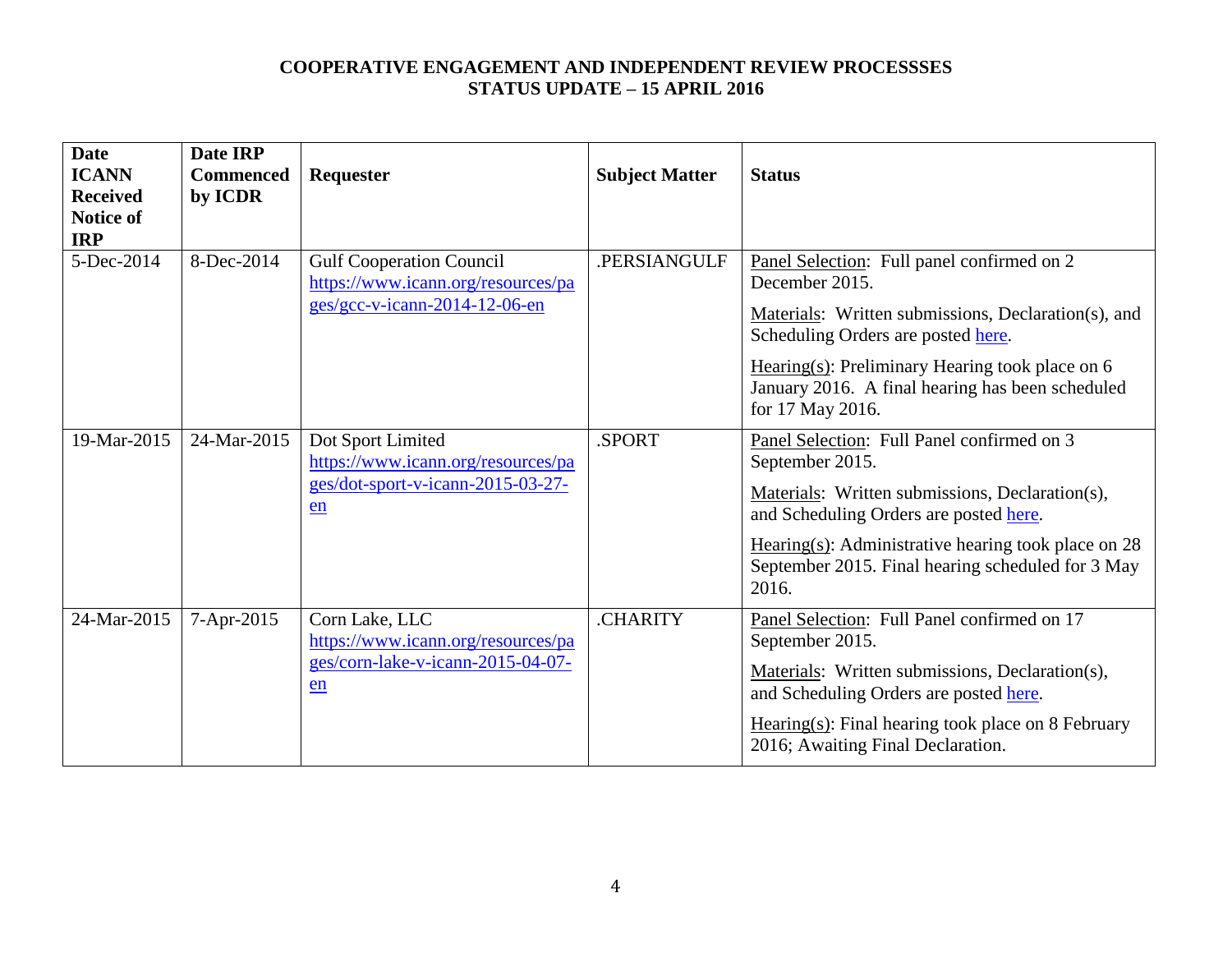| <b>Date</b><br><b>ICANN</b><br><b>Received</b><br>Notice of<br><b>IRP</b> | Date IRP<br><b>Commenced</b><br>by ICDR | Requester                                                                                                                                        | <b>Subject Matter</b>  | <b>Status</b>                                                                                                                                                                                                                                                                                       |
|---------------------------------------------------------------------------|-----------------------------------------|--------------------------------------------------------------------------------------------------------------------------------------------------|------------------------|-----------------------------------------------------------------------------------------------------------------------------------------------------------------------------------------------------------------------------------------------------------------------------------------------------|
| 30-Sep-2015                                                               | 5-Oct-2015                              | Afilias Limited, BRS Media, Inc.,<br>Tin Dale, LLC<br>https://www.icann.org/resources/pa<br>ges/afilias-brs-tin-llc-v-icann-2015-<br>$10-12$ -en | <b>RADIO</b>           | Panel Selection: Two panelists have been selected;<br>awaiting for third panelist to be selected.<br>Materials: Written submissions, Declaration(s),<br>and Scheduling Orders are posted here.<br>$Hearing(s):$ No hearings are currently scheduled.                                                |
| 22-Oct-2015                                                               |                                         | dotgay LLC                                                                                                                                       | .GAY                   | Panel Selection: IRP has not commenced; notice of<br>IRP commencement has not been issued by ICDR.<br>Materials: IRP has not commenced; notice of IRP<br>commencement has not been issued by ICDR.<br>Hearing(s): IRP has not commenced; notice of IRP<br>commencement has not been issued by ICDR. |
| 15-Dec-2015                                                               | 16-Dec-2015                             | Asia Green IT Systems Bilgisayar<br>San. ve Tic. Ltd. Sti.<br>https://www.icann.org/resources/pa<br>ges/irp-agit-v-icann-2015-12-23-en           | <b>ISLAM</b><br>HALAL. | Panel Selection: Full Panel was confirmed on 23<br><b>March 2016.</b><br>Materials: Written submissions, Declaration(s),<br>and Scheduling Orders are posted here.<br>Hearing(s): Administrative hearing took place on $6$<br>January 2016; No hearings are currently scheduled.                    |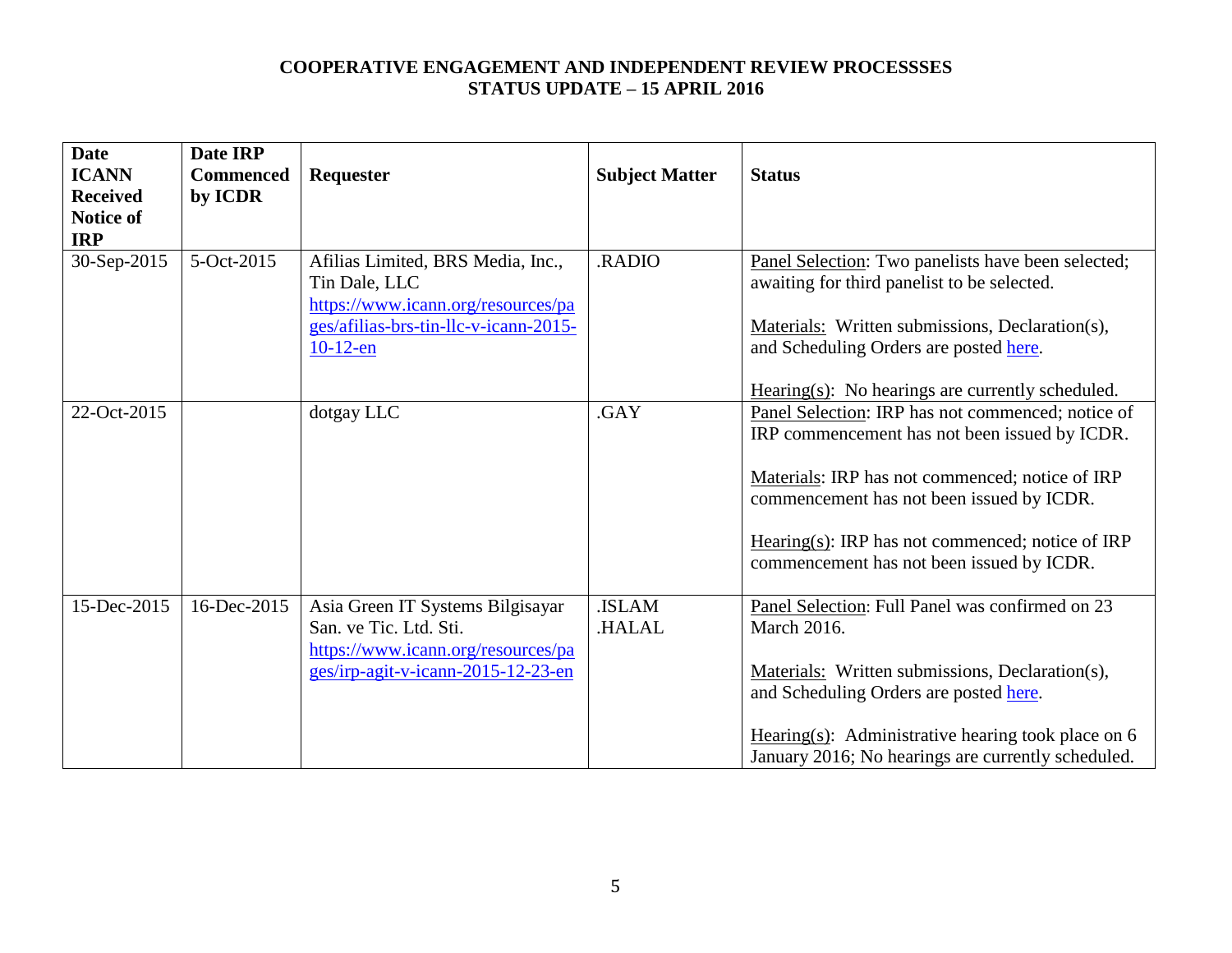| <b>Date</b>     | Date IRP         |                                    |                       |                                                                                         |
|-----------------|------------------|------------------------------------|-----------------------|-----------------------------------------------------------------------------------------|
| <b>ICANN</b>    | <b>Commenced</b> | <b>Requester</b>                   | <b>Subject Matter</b> | <b>Status</b>                                                                           |
| <b>Received</b> | by ICDR          |                                    |                       |                                                                                         |
| Notice of       |                  |                                    |                       |                                                                                         |
| <b>IRP</b>      |                  |                                    |                       |                                                                                         |
| 10-Feb-2016     | 10-Feb-2016      | Commercial Connect, LLC            | .SHOP                 | Panel Selection: One panelist has been appointed;                                       |
|                 |                  | https://www.icann.org/resources/pa |                       | awaiting other two panelists to be appointed.                                           |
|                 |                  | ges/irp-commercial-connect-v-      |                       |                                                                                         |
|                 |                  | icann-2016-02-16-en                |                       | Materials: Written submissions, Declaration(s),                                         |
|                 |                  |                                    |                       | and Scheduling Orders are posted here.                                                  |
|                 |                  |                                    |                       |                                                                                         |
|                 |                  |                                    |                       | Hearing(s): An administrative hearing took place                                        |
|                 |                  |                                    |                       | on 29 February 2016. No other hearings are                                              |
|                 |                  |                                    |                       | currently scheduled.                                                                    |
|                 |                  |                                    |                       |                                                                                         |
| 1-Mar-2016      | 2-Mar-2016       | Amazon EU S.à.r.l.                 | .AMAZON               | Panel Selection: One panelist has been appointed;                                       |
|                 |                  | https://www.icann.org/resources/pa |                       | awaiting other two panelists to be appointed.                                           |
|                 |                  | ges/irp-amazon-v-icann-2016-03-    |                       |                                                                                         |
|                 |                  | $04$ -en                           |                       | Materials: Written submissions, Declaration(s), and                                     |
|                 |                  |                                    |                       | Scheduling Orders are posted here.                                                      |
|                 |                  |                                    |                       |                                                                                         |
|                 |                  |                                    |                       | $\frac{\text{Hearing}(s)}{\text{Hearing}(s)}$ : An administrative hearing took place on |
|                 |                  |                                    |                       | 14 March 2016. No other hearings are currently                                          |
|                 |                  |                                    |                       | scheduled.                                                                              |